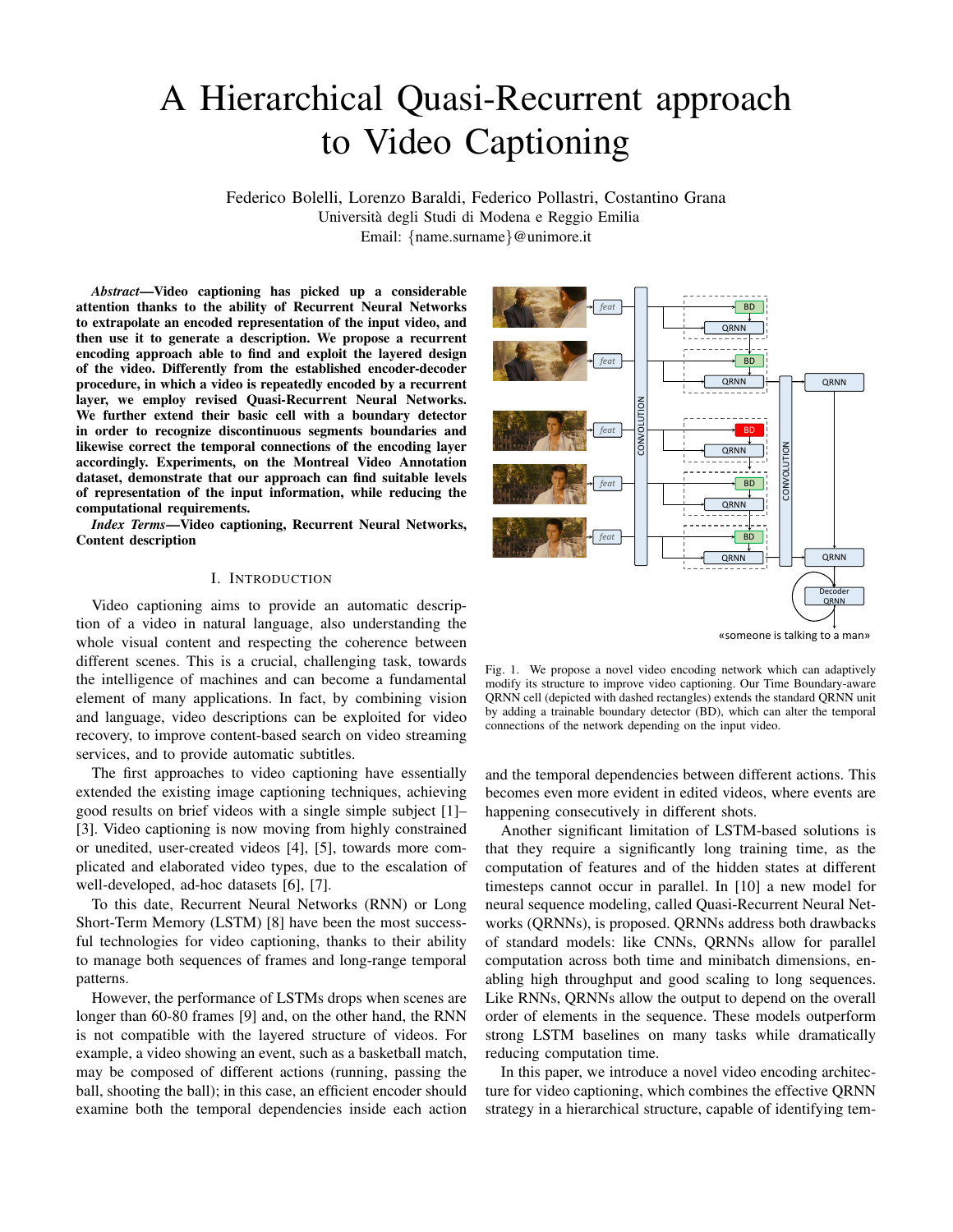

Fig. 2. Block diagram showing the computation structure of the QRNN. Red reviously represents convolutions which can proceed in parallel, blue represents the pooling layer of the QRNN model.

poral boundaries and producing a better video representation.

The hierarchical structure of our sequence-to-sequence model, shown in Fig. 1, handles frames features, extracted by a CNN, which are fed to our time boundary-aware QRNN. The connectivity over time of the QRNN layer is changed when an appearance or an action discontinuity is detected. This leads to a variable length encoding with both granularity and length that depend on the input video. Moreover, a recurrent layer encodes the output of the first boundary-aware layer in a fixed-length vector, which is fed to another QRNN layer in order to generate the final caption.

To sum up, the contributions of the paper are twofold:

- We introduce a boundary-aware QRNN cell which enables the encoding layer to modify its temporal connectivity scheme, while preserving end-to-end differentiability.
- The time boundary-aware QRNN is used to build a hierarchical encoder for video captioning. While not requiring a previous temporal segmentation step, this enables us to implicitly leverage the video structure imposed by the editor, if present.

We assess our proposal on M-VAD [6], a public, large-scale movie description and video captioning dataset. The results are comparable with the state-of-the-art on movie description, with a fraction of the required training time.

#### II. RELATED WORKS

Sentence templates were an important tool employed in early captioning methods [11]: visual classifiers would be used to identify subject, verb and object from a scene, a language model would then generate captions fitting the predicted triplets to said templates. This architecture definitely harms the richness of the used language and lessens the framework's ability to generalize and analyze new data. Recurrent networks have been the go-to model to cope with these limitations, thanks to their natural ability to deal with series of words, given a vectored description of a visual content [12].

Venugopalan *et al.* [13] employed CNNs to extract features from individual frames, portrayed the entire video as their mean pooling, and made use of a LSTM layer [8] to generate the caption. This method, of course, did not manage to recognize the sequential nature of videos, not really filling the gap between simple image captioning and the task of video captioning. This is why, in following research, a lot of effort was put into the realization of more fitting video encoding techniques. Donahue *et al.* [14], employed both a LSTM network and CRFs to respectively encode the input video (without ignoring the sequential nature of videos) and extract

semantic data regarding location, tool, activity, and object. The architecture output was a sentence obtained from the semantic tuple, exploiting one last LSTM layer.

 $2015$  Manuscapelen In 2015, Venugopalan *et al.* [15] developed an end-toend framework, extending the *sequence to sequence* approach, previously applied to machine translation [2], to video captioning. Two distinct LSTMs are used to deal with both video encoding and sentence decoding through neural networks, and the second LSTM, in charge of generating the final caption, is conditioned on the last hidden state of the first one, which encodes the input sequence. The authors were able to optimize the architecture by exploiting two LSTMs with shared parameters. Further works tried to embody attentive mechanisms [1] in the sentence decoder, exploiting independent language models [16], visual classifiers [17], or shared visual-semantic embeddings [18].

In the most recent years, many research efforts have been focused on improving this video captioning framework [19], following multiple approaches. Some of them explored more sophisticated sentence decoders. Yu *et al.* [3] proposed, for example, a hierarchical model containing both a sentence and a paragraph generator. On the other hand, Pan *et al.* [20] designed a hierarchical recurrent video encoder, enhancing a different part of the architecture. In their work, features are extracted from the video and then analyzed at various time scales and granularities, realizing a model where time can be seen as a dimension on which convolutional operations are applied. Finally, small overlapped video patches are fed to a LSTM, creating a series of feature vectors, which then become the input of a second recurrent layer. In [21], another hierarchical video encoder model has been proposed: in this case, a first layer estimates a temporal segmentation of the video, which is used to build a variable-length representation of the video.

Also in this paper, we focus on the video encoding stage. Inspired by [21], instead of building an hand-crafted variation of the plain LSTM layer as in [20], we propose a quasi-recurrent network which can learn to adapt its temporal structure to input data. Our strategy ensures that the cell memory encoding each chunk always contains homogeneous information, and significantly reduces the computational requirements of the network.

#### III. METHOD

The basic idea behind QRNN is that of avoiding the costly matrix products that recurrent architectures perform between the input and the internal states, and replace them with convolutions over the input sequence. Formally, given an input sequence  $X \in \mathbb{R}^{T \times n}$ , where T is its length, and n is the dimensionality of the input feature vectors, the operations performed by recurrent architectures can be usually expressed as a variant of the following equation:

$$
\mathbf{h}_t = f(\mathbf{h}_{t-1}, \mathbf{x}_t; \theta) \tag{1}
$$

where f is, generally, a non-linear function, and  $\theta$  represents a set of learnable weights. The value of the hidden states,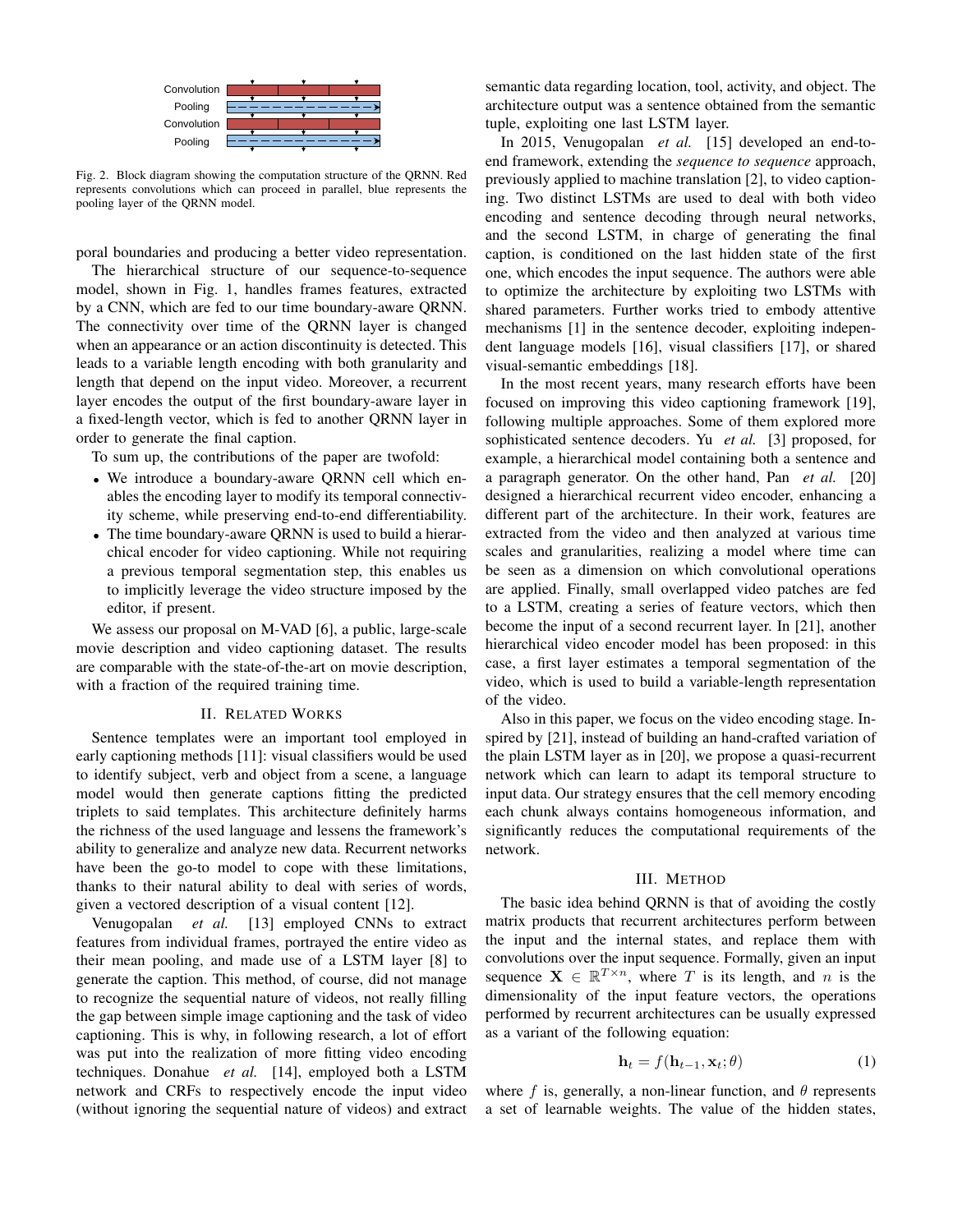

Fig. 3. Comparison between a standard LSTM encoder and the Time Boundary-aware QRNN network. The proposed video encoder can *learn* to modify its temporal connections according to boundaries which are found inside the video: when a boundary is detected, the state of the QRNN is reinitialized and a representation of the ended segment is given to the output. Boxes surrounded by red represent LSTM/QRNN units with reset state, boxes surrounded by black stand for LSTM/QRNN unit with modified states.

as it can be observed, needs to be iteratively computed step by step as the value of  $h_t$  always depends on the application of  $f(\cdot)$  over the previous state  $h_{t-1}$ , preventing any possible parallelism on the time axis.

As an example, one variant of LSTM, known as dynamic average pooling [22], relies on the following formulation:

$$
\mathbf{z}_t = \tanh(\mathbf{W}_{xz}\mathbf{x}_t + \mathbf{W}_{hz}\mathbf{h}_{t-1} + \mathbf{b}_z)
$$
 (2)

$$
\mathbf{f}_t = \sigma(\mathbf{W}_{xf}\mathbf{x}_t + \mathbf{W}_{hf}\mathbf{h}_{t-1} + \mathbf{b}_f)
$$
  
\n
$$
\mathbf{o}_t = \sigma(\mathbf{W}_{xo}\mathbf{x}_t + \mathbf{W}_{ho}\mathbf{h}_{t-1} + \mathbf{b}_o)
$$
  
\n
$$
\mathbf{h}_t = \mathbf{f}_t \odot \mathbf{h}_{t-1} + (1 - \mathbf{f}_t) \odot \mathbf{z}_t.
$$
 (3)

More complex versions have also been proposed [23]–[25].

QRNNs, rather, perform masked convolutions over the input sequence to obtain candidate feature vectors, instead of using matrix products. Since convolutions can be applied beforehand, and their computation can proceed in parallel along the time dimension, QRNNs can reduce the computational requirements of recurrent architectures. When convolutions are masked [26], moreover, the filters do not allow the computation for any given timestep to access information from future timesteps. This is usually implemented by padding the input to the left by the convolution's filter size minus one.

In such an architecture, the sequence of values for gates  $z_t$ ,  $f_t$  and  $o_t$  are computed as follows,

$$
Z = \tanh(W_z * X)
$$
  
\n
$$
F = \sigma(W_f * X)
$$
  
\n
$$
O = \sigma(W_o * X)
$$
 (4)

where ∗ represents the masked convolution operator. Then, the value of  $h_t$  is obtained by applying Eq. 3 as before. Given an input video, our video encoder takes as input the sequence of visual features X and processes it in a hierarchical fashion. At the first level, it outputs a sequence of vectors  $({\bf s}_1, {\bf s}_2, ..., {\bf s}_m)$ as the representation for the whole video, using a connectivity schema that varies with respect to both the current input and the hidden state. A second layer, instead, computes a fixedlength feature vectors by taking into account the variable length output of the first layer. Both layers are implemented using QRNNs.

To represent the input video in the first layer, we define a quasi-recurrent boundary-aware layer. In this layer, the connectivity through time can be modified during the processing of the input video: when a new boundary is detected, the hidden state of the layer is reinitialized, and at the end of a detected segment the same hidden state is given to the output, as a summary of the segment. As such, the boundary-aware layer creates a hierarchical representation of the video with variable length, in which each segment is composed by homogeneous frames. In Fig. 3a and 3b we show the connections through time determined in the layer when processing a sample case, compared to those of a plain LSTM encoder.

At each timestep, the layer internally selects whether to transfer its hidden state to the next timestep, as in a plain recurrent layer, or to reinitialize it, interrupting the update and processing of the input video. This choice depends on a boundary detection module, which allows the layer to process each detected chunk independently. The boundaries of each segment are detected by a learnable function which depends on the input.

The boundary detection unit  $s_t \in \{0, 1\}$  is defined as a linear combination of the input and of the hidden state, followed by an activation function  $\tau$ , given by the composition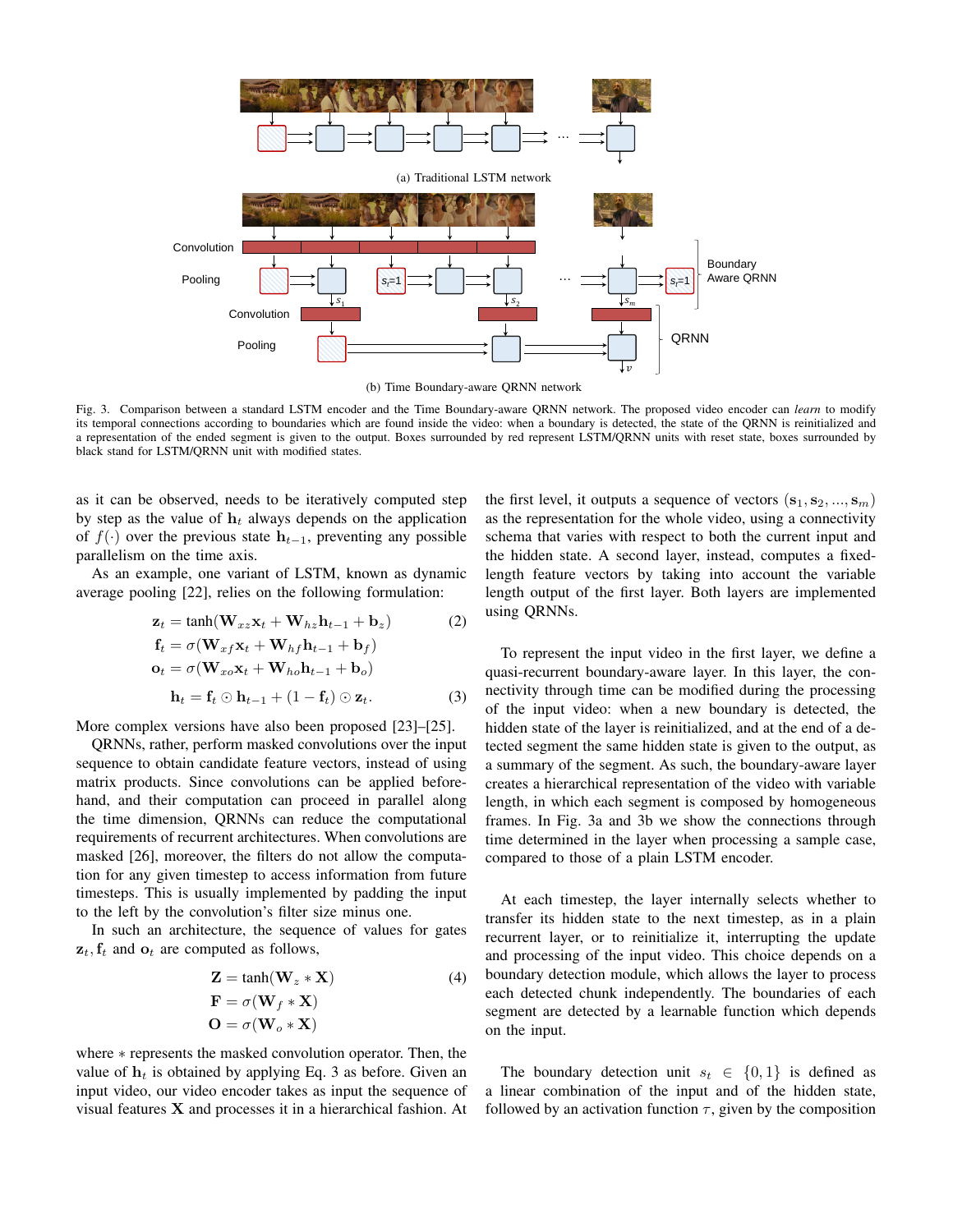

Fig. 4. Schema of the Boundary-aware QRNN cell.

of a sigmoid and a step function:

$$
s_t = \tau(\mathbf{v}_s^T \cdot (W_{si}\mathbf{x}_t + W_{sh}\mathbf{h}_{t-1} + \mathbf{b}_s))
$$
 (5)

$$
\tau(x) = \begin{cases} 1, & \text{if } \sigma(x) > 0.5 \\ 0, & \text{otherwise} \end{cases}
$$
 (6)

where  $\mathbf{v}_s^T$ ,  $W_{si}$ ,  $W_{sh}$  and  $\mathbf{b}_s$  are all learnable weights and biases.

Once the current boundary unit  $s_t$  has been computed, before applying the update equation of the recurrent layer (Eq. 3), the following substitution is performed, to reinitialize the hidden state in case  $s_t$  has been activated:

$$
\mathbf{h}_{t-1} \leftarrow \mathbf{h}_{t-1} \cdot (1 - s_t) \tag{7}
$$

The resulting state is then used to compute the next hidden state value. This layer produces an output only at the end of a segment: if  $s_t = 1$  the hidden state of the previous timestep  $t-1$  is passed to the next layer, which is implemented, again using a QRNN. Fig. 4 shows a schema of the internals of the time boundary-aware cell, for the ease of the reader.

Beyond using the dynamic average pooling presented in Eq. 3, we also experiment with other LSTM-like variants, on which the QRNN architecture has been proved to work well. In particular, we also include an output gate in this formulation:

$$
\mathbf{c}_t = \mathbf{f}_t \odot \mathbf{c}_{t-1} + (1 - \mathbf{f}_t) \odot \mathbf{z}_t
$$
  
\n
$$
\mathbf{h}_t = \mathbf{o}_t \odot \mathbf{c}_t;
$$
 (8)

and an independent input and forget gate in this formulation:

$$
\mathbf{c}_t = \mathbf{f}_t \odot \mathbf{c}_{t-1} + \mathbf{i}_t \odot \mathbf{z}_t
$$
  
\n
$$
\mathbf{h}_t = \mathbf{o}_t \odot \mathbf{c}_t.
$$
 (9)

where the time series of  $\bf{I}$  is obtained similarly to the other gates by performing a masked convolution over X.

The boundary-aware layer will produce a variable length sequence of outputs  $(s_1, s_2, ..., s_m)$ , where m amounts to the number of detected segments. Each  $s_i$  encodes the content of a detected chunk, and the overall sequence of outputs is then passed to a second recurrent layer, thus building a hierarchical encoder. To this end, the output of the first layer is fed to a second QRNN layer without boundary unit: the last hidden state of this layer is then used as the representation of the entire video.

## *A. Training*

Since computing the boundary detector involves adding binary variables in the computational graph, we need to take special training expedients.

In particular, the boundary detector  $s_t$  is treated as a stochastic neuron [27] during the forward pass of the training. To do so, we exploit a stochastic version of function  $\tau(x)$ (Eq. 6), by sampling from a uniform probability distribution conditioned on  $\sigma(x)$ . Formally, the stochastic version of  $\tau$  is computed as

$$
\tau(x) = \mathbf{1}_{\sigma(x) > z}, \text{ with } z \sim U[0, 1], \text{forward pass} \qquad (10)
$$

where  $U[0, 1]$  is the uniform probability distribution over  $[0, 1]$ and 1 is the indicator function. As it can be noticed, the version of  $s_t$  defined above is stochastic, and with a probability of being 0 or 1 which is proportional to the value of a sigmoid applied to the input of  $\tau$ .

During the backward pass, instead, we employ a differentiable estimator [28]. Therefore, while we use a discrete operation in the forward pass, in the backward pass we use a differentiable approximation: specifically, the step function is approximated with the identity function, as suggested in [28]. Being  $\tau$  the composition of a sigmoid and a step function, the derivative of  $\tau$  used in backward is simply the derivative of the sigmoid function.

$$
\frac{\partial \tau}{\partial x}(x) = \sigma(x)(1 - \sigma(x)),
$$
backward pass (11)

At test time, the deterministic version of the step function (Eq. 6) is used. In this way the number of detected segments is stochastic during training and deterministic during test.

## *B. Sentence generation*

To generate the output caption, given the feature vector of the video extracted by the Boundary-aware network, we employ a QRNN decoder network, following the encoderdecoder scheme [1].

Given the video vector v produced by the video encoder, and a sentence  $(\mathbf{y}_0, \mathbf{y}_1, ..., \mathbf{y}_T)$ , encoded with one-hot vectors, we condition the decoder on the first  $t$  words of the caption and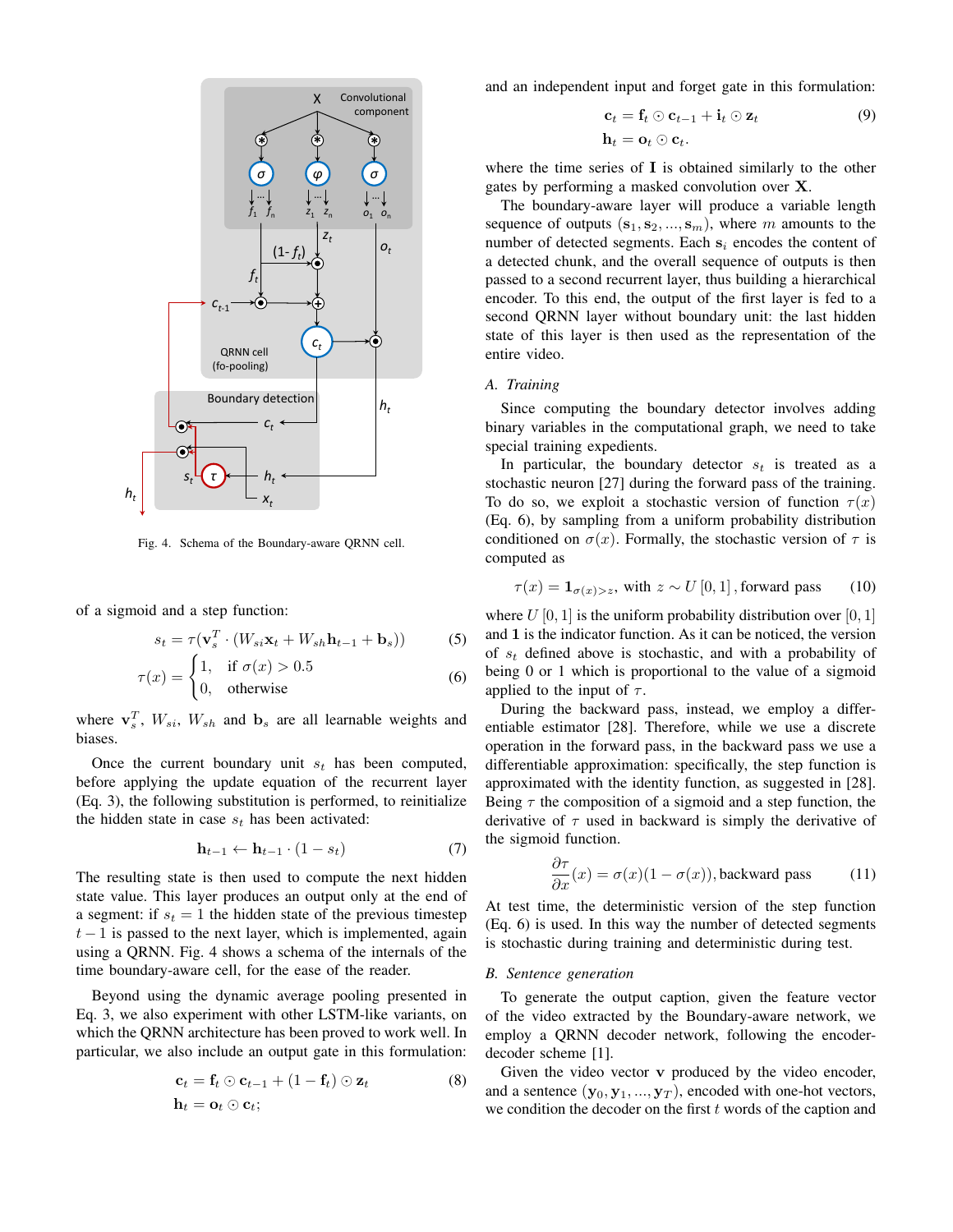on the corresponding video descriptor, and train it to produce the next word of the caption. The objective function which is optimized is the log-likelihood of correct words over the sequence

$$
\max_{\mathbf{w}} \sum_{t=1}^{T} \log \Pr(\mathbf{y}_t | \mathbf{y}_{t-1}, \mathbf{y}_{t-2}, ..., \mathbf{y}_0, \mathbf{v})
$$
(12)

where w are the parameters of the overall model. The probability of a word is modeled via a softmax layer applied on the output of the decoder. To reduce the dimensionality of the decoder, a linear embedding transformation is used to project one-hot word vectors into the input space of the decoder and, viceversa, to project the output of the decoder to the dictionary space:

$$
Pr(\mathbf{y}_t|\mathbf{y}_{t-1}, \mathbf{y}_{t-2}, ..., \mathbf{y}_0, \mathbf{v}) \propto \exp(\mathbf{y}_t^T W_p \mathbf{h}_t)
$$
 (13)

where  $W_p$  is a matrix for transforming the decoder output space to the word space and  $h_t$  is the output of the QRNN decoder.

## IV. EXPERIMENTAL EVALUATION

Evaluation is carried out on a large-scale dataset for video captioning specifically built for movie description: the Montreal Video Annotation dataset (M-VAD) [6]. M-VAD is based on Descriptive Video Service (DVS), which are audio tracks describing the visual elements of a movie, produced to help visually impaired people. The dataset is composed of 46,523 video clips covering a wide variety of different scenes. We follow the standard split of the dataset, which consists of a training set of 36,921 clips, a validation set of 4,651 clips and a test set of 4,951 clips.

Compared to other video captioning collections such as the Microsoft Video Description Corpus [5], this dataset is more challenging, due to the high semantic variety of captions, and due to the presence of a single sentence per video, which limits both the effectiveness of the training and that of evaluation.

We employ METEOR [29], a popular metrics for evaluation. This measure evaluates captions by comparing them with ground truths. Matches between words and phrases can be exact, stem, synonym, and paraphrase. METEOR is very semantically suitable, more than metrics such as BLEU and  $ROUGE_L$ .

We ensure a fair evaluation computing all results with the Microsoft CoCo evaluation toolkit<sup>1</sup>, as done by others previous video captioning researches [3], [20].

Static appearance features are extracted from input videos of all datasets: ResNet50 model [30] pretrained on the Imagenet dataset [31] is employed as video encoder and a descriptor is estimated every five frames. We use the activations from the second-last layer of the network, which provides a 2,048 dimensional feature vector. Moreover, a linear embedding is learned as the input of the model, substituting the plain visual features.

The ground truth data are stripped from special characters, converted to lower case, and finally tokenized. We remove every word with less than 5 appearances in the datasets, producing a vocabulary counting 6,090 words. During training, we insert two types of tag: begin-of-sentence <BOS> (at the beginning of the caption), and end-of-sentence  $\langle EOS \rangle$  (at its end). This way, our model can deal with variable caption lengths. During test,  $a$  <BOS  $>$  tag serves as the first input at the first timestep for the decoder, then the framework outputs the best word according to the estimated distribution: this word will be the input of the model for the next timestep. The whole caption is produced this way, until the network predicts a <EOS>.

The RMSprop optimizer is eployed to minimize the loglikelihood loss, with an initial learning rate of 0.001. We also use a learning rate scheduling policy in which we lower the learning rate by a factor of 10 after 3 epochs in which we do not observe an improvement over the validation set. The mini-batch size is set to 100.

The size of all recurrent hidden states is empirically set to 512, as are the embeddings for video features and words. The number of rows in matrices  $W_{si}$ ,  $W_{sh}$  and in vector  $\mathbf{b}_s$ (Eq. 6) is set to 128. Regarding initialization, the Gaussian initialization suggested by Glorot *et al.* [32] is used for both weight matrices applied to inputs and embedding matrices. All biases were initialized to zero. Orthogonal initialization is put into use for weight matrices applied to internal states. We train the model as long as we notice a loss improvement over the validation set.

We compare our method with 4 different proposals: Temporal attention (SA) [1], S2VT [15], the approach from Venugopalan *et al.* [16], and HRNE [20]. SA employed GoogleNet [33] and a 3D spatio-temporal CNN as feature extractors, it then exploited this features through a LSTM decoder with a temporal attention mechanism. S2VT, instead, extracted frame-level features using the VGG model and used stacked LSTMs both for the encoder and the decoder stage. The approach from Venugopalan *et al.* [16] extends the S2VT architecture by adding knowledge from text corpora to the language model. Finally, HRNE runs a LSTM on short video segments exploiting a sliding window algorithm, the decoder selectively attends to the resulting set of vectors, optionally through a soft attention mechanism.

Results are shown in Table I. Firstly, to investigate the potential of substituting LSTMs with QRNNs, we compare its performance against that of a single QRNN layer, trained using the same features as well as the same hyperparameters. In this case, a single QRNN layer encodes the video sequence, and the last hidden state serves as the video vector for the decoder. This baseline achieves a 4.5%, while using the QRNN significantly boosts performance, yielding a 5.0%. Introducing the boundary-aware encoder with LSTMs further improves the performance to 5.6%, but the QRNN based version pushes the performance to 6.5%. The use of image features only is limiting the capabilities of our tests, which are not able to reach the best performing proposals, but the improvement of

<sup>1</sup>https://github.com/tylin/coco-caption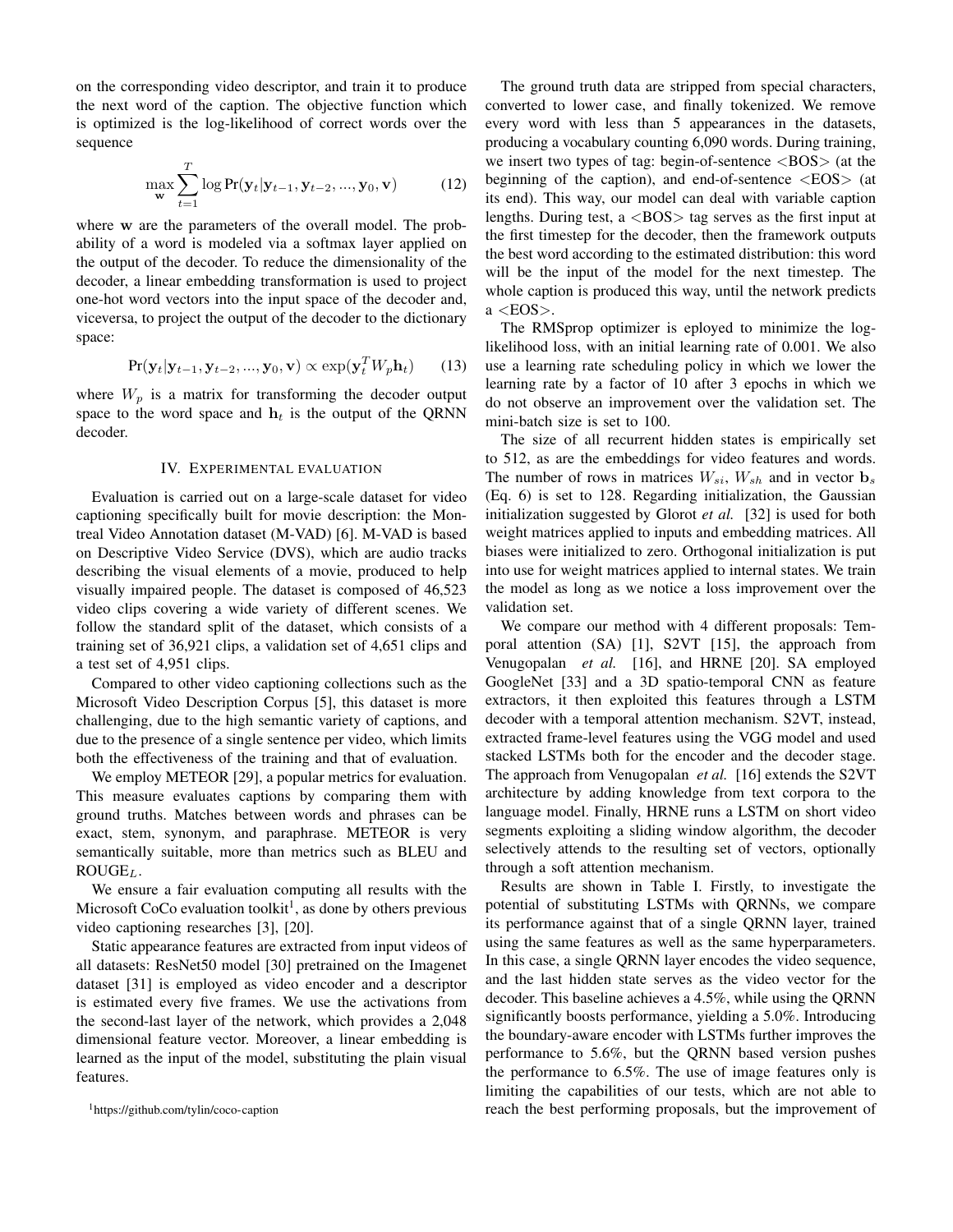TABLE I EXPERIMENTAL RESULTS ON THE M-VAD DATASET. K REPRESENTS THE KERNELS SIZES OF QRNNS LAYERS.

| Model                                                | <b>METEOR</b> |
|------------------------------------------------------|---------------|
| SA-GoogleNet+3D-CNN [1]                              | 4.1           |
| S2VT-RGB(VGG) [15]                                   | 5.6           |
| <b>HRNE [20]</b>                                     | 5.8           |
| HRNE with attention [20]                             | 6.8           |
| Venugopalan et al. [16]                              | 6.8           |
| One layer LSTM encoder, LSTM decoder                 | 4.5           |
| One layer QRNN encoder, QRNN decoder - k=3,7         | 5.0           |
| Boundary-aware LSTM encoder, LSTM decoder            | 5.6           |
| Boundary-aware ORNN encoder, ORNN decoder - k=7,7,11 | 6.5           |

the introduction of both QRNNs and BA version of it is still significant and could be further exploited.

The training time required by a naive implementation in PyTorch was 135s for a LSTM epoch, while it was 189s for a QRNN one. However, QRNN converged faster (*e.g.* 57 epochs versus 137 epochs for the BA version of the model), saving a considerable amount of training time, without loss of accuracy.

## V. CONCLUSION

With this work, we proposed a novel boundary-aware video encoder for the task of video captioning, which obtains competitive results on a popular benchmark. Our method can find the hierarchical structure of the video, and accordingly modify the temporal connections of a recurrent layer. The use of QRNNs allows to significantly reduce the computational time while retaining competitive performance. Further experiments are needed, since the introduction of specific video features has shown significant benefits in preliminary tests and should be incorporated in the system.

#### **REFERENCES**

- [1] L. Yao, A. Torabi, K. Cho, N. Ballas, C. Pal, H. Larochelle, and A. Courville, "Describing videos by exploiting temporal structure," in *ICCV*, 2015, pp. 4507–4515.
- [2] I. Sutskever, O. Vinyals, and Q. V. Le, "Sequence to sequence learning with neural networks," in *Advances in Neural Information Processing Systems*, 2014, pp. 3104–3112.
- [3] H. Yu, J. Wang, Z. Huang, Y. Yang, and W. Xu, "Video paragraph captioning using hierarchical recurrent neural networks," *CVPR*, 2016.
- [4] A. Rohrbach, M. Rohrbach, W. Qiu, A. Friedrich, M. Pinkal, and B. Schiele, "Coherent multi-sentence video description with variable level of detail," in *German Conference on Pattern Recognition*. Springer, 2014, pp. 184–195.
- [5] D. L. Chen and W. B. Dolan, "Collecting highly parallel data for paraphrase evaluation," in *Proceedings of the 49th Annual Meeting of the Association for Computational Linguistics (ACL-2011)*, 2011.
- [6] A. Torabi, C. Pal, H. Larochelle, and A. Courville, "Using descriptive video services to create a large data source for video annotation research," *arXiv preprint arXiv:1503.01070*, 2015.
- [7] A. Rohrbach, M. Rohrbach, N. Tandon, and B. Schiele, "A dataset for movie description," in *CVPR*, 2015.
- [8] A. Graves, A.-r. Mohamed, and G. Hinton, "Speech recognition with deep recurrent neural networks," in *ICASSP*. IEEE, 2013, pp. 6645– 6649.
- [9] J. Yue-Hei Ng, M. Hausknecht, S. Vijayanarasimhan, O. Vinyals, R. Monga, and G. Toderici, "Beyond short snippets: Deep networks for video classification," in *CVPR*, 2015, pp. 4694–4702.
- [10] J. Bradbury, S. Merity, C. Xiong, and R. Socher, "Quasi-recurrent neural networks," in *ICLR*. Toulon, France: OpenReview.net, 2017.
- [11] S. Guadarrama, N. Krishnamoorthy, G. Malkarnenkar, S. Venugopalan, R. Mooney, T. Darrell, and K. Saenko, "Youtube2text: Recognizing and describing arbitrary activities using semantic hierarchies and zero-shot recognition," in *ICCV*, 2013, pp. 2712–2719.
- [12] O. Vinyals, A. Toshev, S. Bengio, and D. Erhan, "Show and tell: A neural image caption generator," in *CVPR*, 2015, pp. 3156–3164.
- [13] S. Venugopalan, H. Xu, J. Donahue, M. Rohrbach, R. Mooney, and K. Saenko, "Translating videos to natural language using deep recurrent neural networks," *North American Chapter of the Association for Computational Linguistics*, 2014.
- [14] J. Donahue, L. Anne Hendricks, S. Guadarrama, M. Rohrbach, S. Venugopalan, K. Saenko, and T. Darrell, "Long-term recurrent convolutional networks for visual recognition and description," in *CVPR*, 2015, pp. 2625–2634.
- [15] S. Venugopalan, M. Rohrbach, J. Donahue, R. Mooney, T. Darrell, and K. Saenko, "Sequence to sequence-video to text," in *ICCV*, 2015, pp. 4534–4542.
- [16] S. Venugopalan, L. A. Hendricks, R. Mooney, and K. Saenko, "Improving lstm-based video description with linguistic knowledge mined from text," in *Conference on Empirical Methods in Natural Language Processing (EMNLP)*, 2016.
- [17] A. Rohrbach, M. Rohrbach, and B. Schiele, "The long-short story of movie description," in *German Conference on Pattern Recognition*. Springer, 2015, pp. 209–221.
- [18] Y. Pan, T. Mei, T. Yao, H. Li, and Y. Rui, "Jointly modeling embedding and translation to bridge video and language," *CVPR*, 2016.
- [19] S. Pini, M. Cornia, F. Bolelli, L. Baraldi, and R. Cucchiara, "M-vad names: a dataset for video captioning with naming," *Multimedia Tools and Applications*, 2018.
- [20] P. Pan, Z. Xu, Y. Yang, F. Wu, and Y. Zhuang, "Hierarchical recurrent neural encoder for video representation with application to captioning," *CVPR*, 2016.
- [21] L. Baraldi, C. Grana, and R. Cucchiara, "Hierarchical boundary-aware neural encoder for video captioning," in *IEEE Conference on Computer Vision and Pattern Recognition (CVPR)*, 2017.
- [22] D. Balduzzi and M. Ghifary, "Strongly-typed recurrent neural networks," *ICML*, 2016.
- [23] S. Hochreiter and J. Schmidhuber, "Long short-term memory," *Neural computation*, vol. 9, no. 8, pp. 1735–1780, 1997.
- [24] F. A. Gers, J. Schmidhuber, and F. Cummins, "Learning to forget: Continual prediction with lstm," *Neural computation*, vol. 12, no. 10, pp. 2451–2471, 2000.
- [25] J. Schmidhuber, D. Wierstra, M. Gagliolo, and F. Gomez, "Training recurrent networks by evolino," *Neural computation*, vol. 19, no. 3, pp. 757–779, 2007.
- [26] A. v. d. Oord, N. Kalchbrenner, and K. Kavukcuoglu, "Pixel recurrent neural networks," *arXiv preprint arXiv:1601.06759*, 2016.
- [27] T. Raiko, M. Berglund, G. Alain, and L. Dinh, "Techniques for learning binary stochastic feedforward neural networks," in *ICLR*, 2015.
- [28] Y. Bengio, N. Léonard, and A. Courville, "Estimating or propagating gradients through stochastic neurons for conditional computation," *arXiv preprint arXiv:1308.3432*, 2013.
- [29] S. Banerjee and A. Lavie, "Meteor: An automatic metric for mt evaluation with improved correlation with human judgments," in *Proceedings of the ACL workshop on intrinsic and extrinsic evaluation measures for machine translation and/or summarization*, vol. 29, 2005, pp. 65–72.
- [30] K. He, X. Zhang, S. Ren, and J. Sun, "Deep residual learning for image recognition," in *CVPR*, 2016.
- [31] O. Russakovsky, J. Deng, H. Su, J. Krause, S. Satheesh, S. Ma, Z. Huang, A. Karpathy, A. Khosla, M. Bernstein *et al.*, "Imagenet large scale visual recognition challenge," *IJCV*, vol. 115, no. 3, pp. 211–252, 2015.